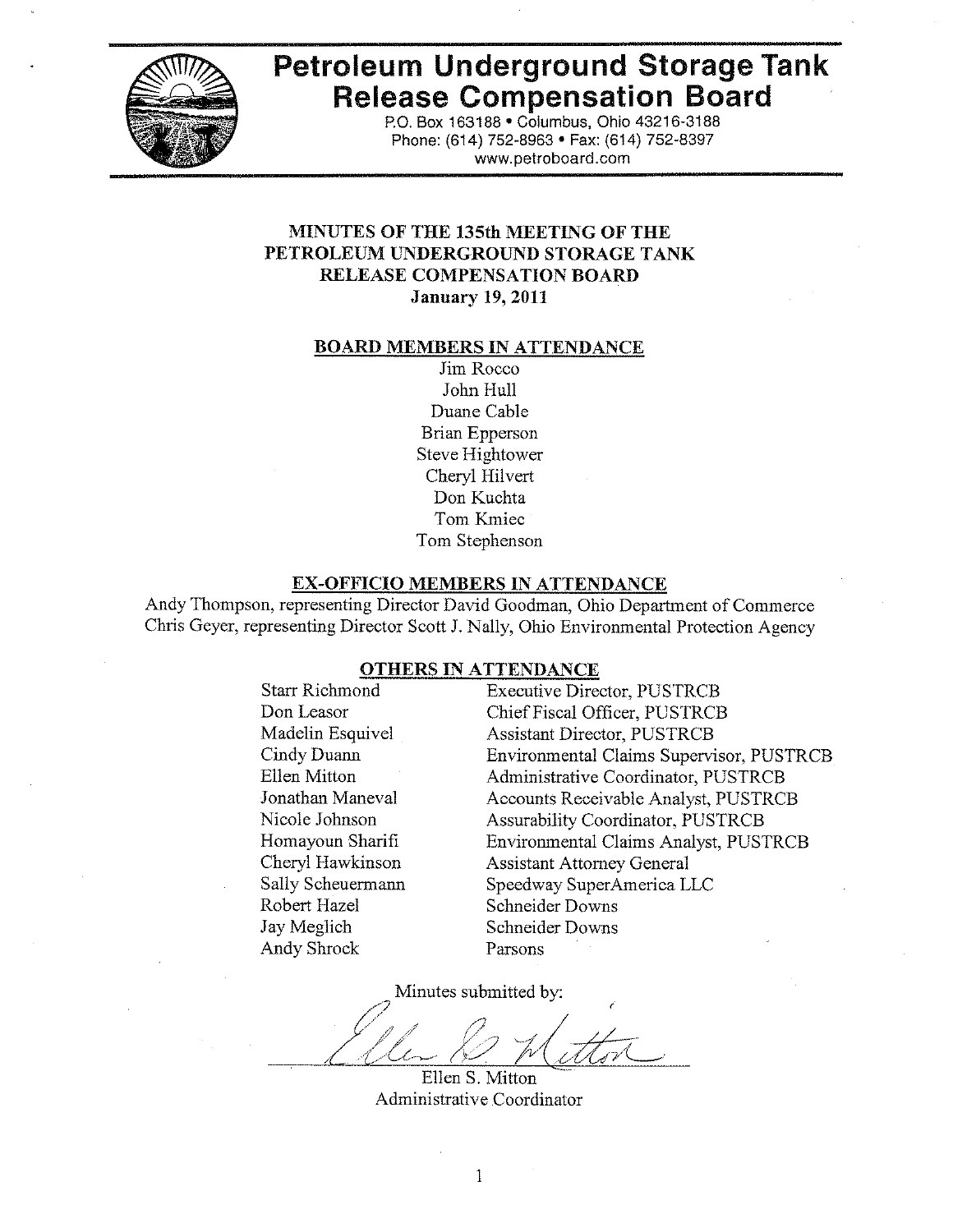# **Call To Order:**

Chairman Rocco convened the one hundred thirty-fifth meeting of the Petroleum Underground Storage Tank Release Compensation Board on Wednesday, January 11, 2011. The following members were in attendance: Jim Rocco; John Hull; Cheryl Hilvert; Steve Hightower; Duane Cable; Mayor Don Kuchta; Brian Epperson; Tom Stephenson; Tom Kmiec; Andy Thompson, representing Director David Goodman, Ohio Department of Commerce; and, Christopher Geyer, representing Director Scott J. Nally, Ohio Environmental Protection Agency.

Chairman Rocco asked if there were any comments, questions, or discussion regarding the minutes from the November board meeting and there were none. Mr. Hull moved to approve the minutes. Mr. Cable seconded the motion. A vote was taken and the members voted in the affirmative. The motion carried.

# **BUSTR Report:**

Chairman Rocco called upon Andy Thompson, Bureau Chief, to present the BUSTR report.

Mr. Thompson said BUSTR recently hired Mr. Scott Sigler to serve as a second Corrective Action Supervisor. Mr. Sigler will be a counterpart to Mr. Kelly Gill. Mr. Thompson said the state had been divided into two sections with each supervisor covering their respective section.

Mr. Thompson said BUSTR interviewed candidates to serve as supervisors to the UST inspectors throughout the state. He said those hired would report to the manager of the UST release prevention section, Mr. Steve Krichbaum.

Mr. Thompson said the Domenici-Barton Energy Policy Act of 2005 requires states with authorized UST programs to promulgate rules addressing, among other things, UST-release prevention (secondary containment) and prohibitions on delivery of petroleum products to UST systems in violation of UST laws. Mr. Thompson stated that BUSTR provided the proposed rules to stakeholders utilizing the Governor's "e-notification" process, as well as the Limited Report on Comments. Mr. Thompson stated the Department of Commerce filed the rules with the Joint Committee on Agency Rule Review (JCARR) on November 24, 2010.

Mr. Thompson said on January 14, 2011, the Department of Commerce filed a "to be re-filed" letter with JCARR, which suspends JCARR's jurisdiction over the rules until the Department re-files the rules. He said this action was taken in order to address changes in the new administration and the JCARR membership, and to provide BUSTR and its stakeholders additional time to address general concerns regarding the rules.

Mr. Thompson said a public hearing was held on December 29, 2010. He said testimony received at the hearing as well as written comments received prior to the hearing would be considered before refiling the rules with JCAAR.

Mr. Thompson added there is no specific timeframe set to re-file the rules. He said, however, in accordance with the timeframe provided to the US EPA, BUSTR expects the rules to become effective during the first quarter of 2011.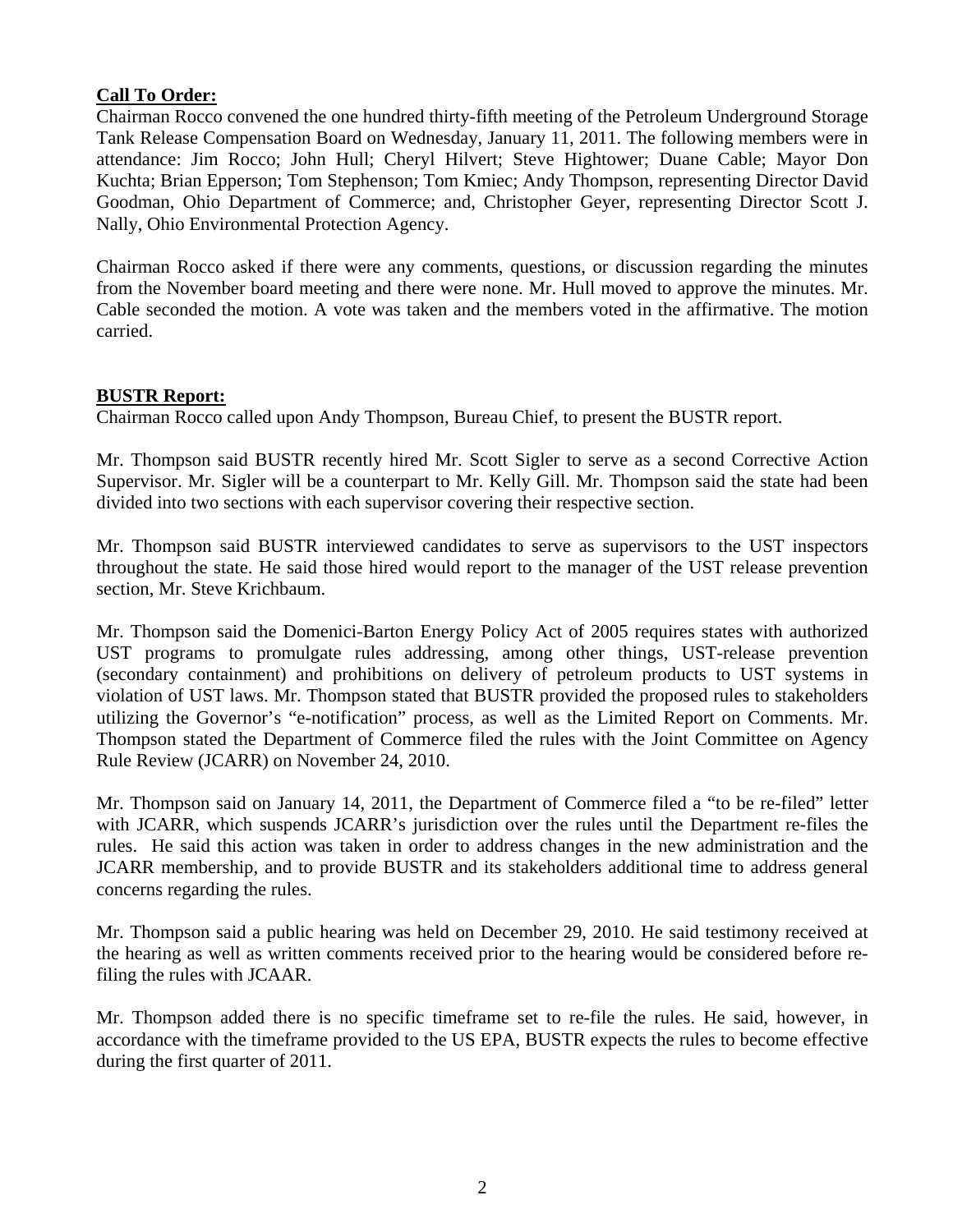# **Financial Report:**

Chairman Rocco called upon Don Leasor, Chief Fiscal Officer, to present the financial reports.

# *October & November Financials*

Mr. Leasor stated the October and November financial statements were emailed to each member. He asked if there were any questions or concerns regarding these reports. Hearing none, Mr. Leasor began his report with the November financials.

Mr. Leasor said as of November 30, 2010 there was a little over \$2.2 million in the obligated account, which is set aside for fiscal year 2011 claim settlement payments. He said as of January 19, 2011, the amount in the obligated account is approximately \$4.6 million. Mr. Leasor said at the end of November the unobligated balance was a little over \$5.7 million; and, as of January 19, the unobligated balance is a little under \$2.2 million. Mr. Leasor said the change in the obligated and unobligated account balances is due to the transfer of \$3.5 million obligated at the November meeting for claims payments, bringing the total obligated for the fiscal year to \$8 million.

Mr. Leasor said the claims expense for November was approximately \$844,000; and, as of November 30, 2010, the amount reimbursed was about \$2.2 million. He said claims payments through November represent 24.7% of the \$9 million budgeted for claims; however, since only \$8 million had been obligated for claims payments, the current claims payments represent 27.8% of the actual funds obligated. Mr. Leasor said from July 1, 2010 through January 18, 2011, there had been \$3.4 million in claims payments, which is 42.5% of the \$8 million obligated for claim payments.

Mr. Leasor said approximately 98.3% of budgeted revenues had been collected as of November 30, 2010. He said as of January 12, 2011, approximately \$110,000 had been paid out in refunds this fiscal year. This is 44% of the \$250,000 goal set for the year.

He said the legal and professional line item is approximately 57.7% of the amount budgeted for fiscal year 2011 and includes the fourth quarter of fiscal year 2010 and the first quarter of fiscal year 2011 costs associated with the services of the Assistant Attorney General. Mr. Leasor said this also included fees assessed by the Attorney General's Revenue Recovery Section as collection fees, which were higher than anticipated due to special counsel fees. Mr. Leasor said the Attorney General's collection fee is 10% of the amount collected and these costs are passed on to the owner or operator. He said the special counsel fees are 33% of the total fees collected and these costs are not passed on to the owner or operator. Mr. Leasor added the legal and professional line item also includes costs for July through November 2010 for the I.T. consultant and payment for actuarial services associated with the claim liability study.

Mr. Leasor said the postage line item is approximately 74.5% of the budgeted amount and includes postage costs for the mailing of the annual fee statements, the Spring 2010 newsletter, and the issuance of Director's Orders. He noted that both the fee statements and the Director's Orders are mailed via certified mail as required by statute. Mr. Leasor said the postage line item is in line with prior years for the same time period.

Mr. Leasor said the salaries line item increased in both October and November. He said October increased due to a new assistant director joining the staff in September, and November is higher due to the annual sick leave pay out. Chairman Rocco said the salaries are within budget.

Mr. Leasor noted all other expenses are on target for this time of the fiscal year.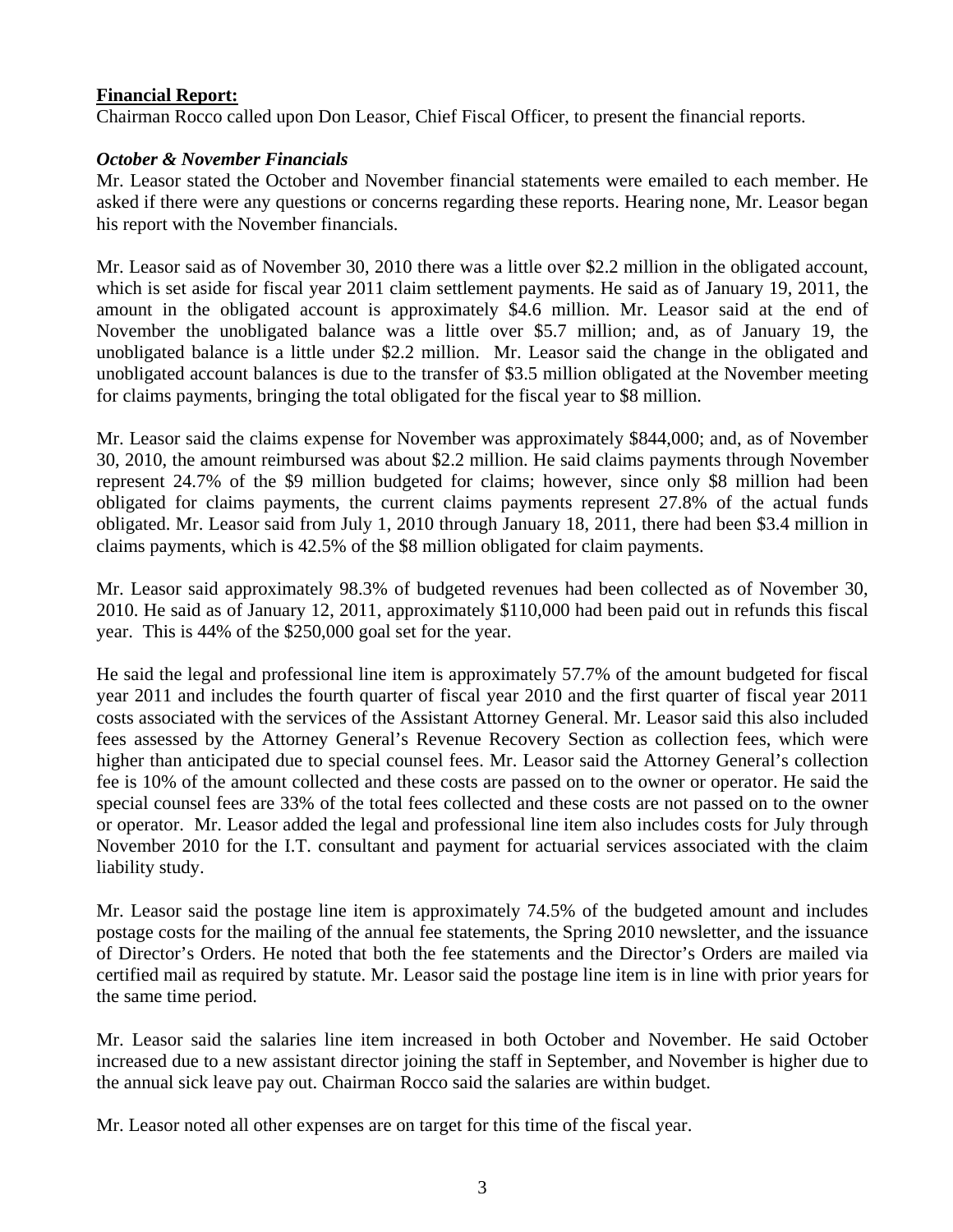Mr. Leasor said the insurance claim associated with the water damage experienced in May totaled \$34,691and the entire amount minus the \$500 deductible had been paid by the insurance company.

Mr. Leasor said one employee resigned in December 2010 and noted the position is currently being staffed with temporary personnel from an employment agency. He added the position had been offered to the temporary employee and she would become a full-time Board employee at the end of January 2011.

# *Audit Report*

Mr. Leasor indicated that a draft copy of the Management's Discussion and Analysis and financial statements were located in the front of each Board member's book. Mr. Leasor noted that Mr. Jay Meglich and Mr. Rob Hazel from Schneider Downs were present at the meeting to address any concerns regarding the 2010 fiscal year audit.

Mr. Leasor briefly discussed the draft Management's Discussion and Analysis; Statements of Net Deficit; Statements of Revenues, Expenses and Changes in Net Deficit; Statements of Cash Flows; and Notes to Financial Statements for the years ended June 30, 2010 and 2009.

Mr. Leasor stated the report shows net income for this fiscal year at a little under \$7.5 million. He said this increase over the net income reported in the 2009 fiscal year is primarily due to the change in reserve for unpaid claims. He reported that as of June 30, 2010, the reserve for unpaid claims was \$37.7 million, which includes approximately \$2 million attributable to claims incurred but not reported. The reserve for unpaid claims decreased from fiscal year 2009 by a little under \$2.7 million as a result of claim reimbursements being paid at a rate greater than the increase in the ultimate estimated loss.

Mr. Leasor said the draft was provided to the auditors on January 14, 2011, and the final audit reports would be submitted to the State Auditor's Office on or before January 31, 2011. The auditors have not had the opportunity to complete their review of the draft. Chairman Rocco asked Jay Meglich of Schneider Downs if he had any additional comments.

Mr. Meglich said he expects Schneider Downs will issue an unqualified opinion on the financial statements. He stated historically there had been findings within the financial statements relating to management's ability to produce a detailed accounts receivable aging schedule. He said they had looked at that issue internally, and noted there had been significant improvement in that area; but are still discussing whether or not that finding should still be presented in a similar fashion.

Mr. Meglich said there had been two items identified as management comments. He said they are not financial statement issues, but relate to public information documentation within the office and access to personal information. Chairman Rocco called upon Mr. Leasor to discuss these findings and subsequent action taken by the Board.

Mr. Leasor said the first management comment resulted from the auditors noting that the office was not in compliance with the state's Public Records Policy requiring the Board to have an on-site posting of its' Public Records Policy. Mr. Leasor said upon the auditors providing notification of the noncompliance, a document in compliance with the state's Public Records Policy was promptly created and is now on display in the reception area.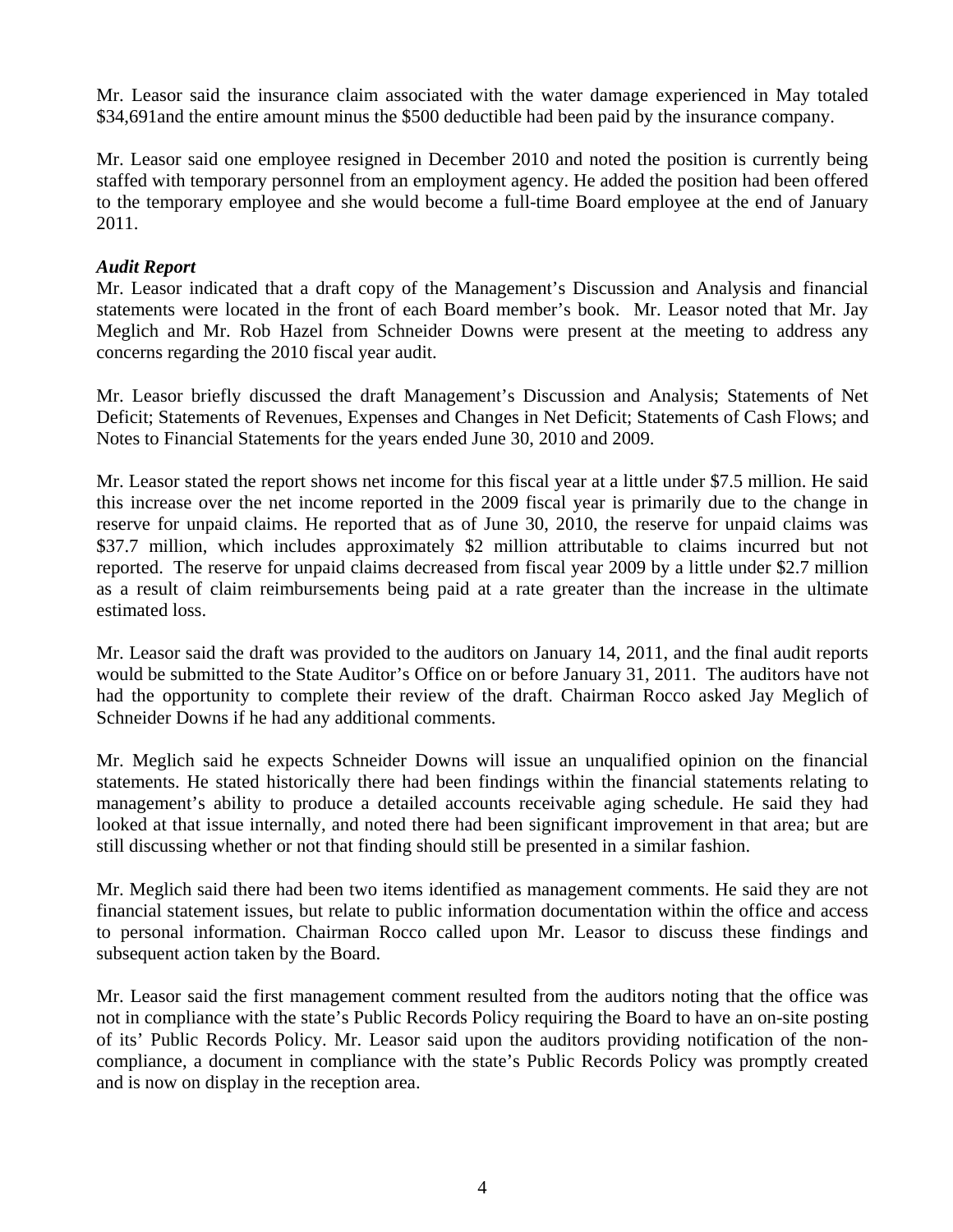Mr. Leasor said the other management comment addressed the protection of, and access to, sensitive, personal information as it related to tank owners. Mr. Leasor noted a policy had been drafted and, when finalized, would be added to the Board's Employee Handbook. He also said a new rule regarding access and maintenance of confidential personal information was in draft form to be discussed at the Board's Rule Committee Meeting to be held later in the day.

In response to Mr. Hightower's question, Mr. Leasor confirmed that tank owners' personal information is not available on the Board's website. Chairman Rocco added, as more tank owners' personal data may be made available, the staff would continue to carefully monitor the information and adhere to the policies set regarding online personal information.

Chairman Rocco suggested that each member, and specifically the members of the Finance Committee, take time to peruse the audit and, if there are questions or comments, please contact Mr. Leasor immediately. He stated the State Auditor had granted an extension until January 31, 2011; therefore, all feedback would need to be submitted to Ms. Richmond or Mr. Leasor by January 25, 2011. Mr. Leasor stated the audit would be filed timely and a copy of the final 2010 audit would be available to members of the Board at the next meeting.

# **Claims Report:**

Chairman Rocco called on Ms. Cindy Duann, Environmental Claims Supervisor, to present the claims report.

Ms. Duann said the current total maximum liability of the 1,622 in-house above deductible open claims is approximately \$28.6 million. Ms. Duann said using the average claim payout ratio of 70% the actual anticipated claim liability of unpaid in-house claims is about \$20 million. She stated that the dollar value of claim liability had not changed significantly over the past ten years; however, the number of claims pending review had increased at an average rate of 90 claims per year over the past ten years.

Ms. Duann said for the first six months of this program year, the Board received an average of 67 claim packages per month and settled or closed an average of 59 per month. She said we are now one half of the way through the program year and to date approximately \$3 million had been made in settlement determinations. Ms. Duann stated the current payoff percentage is 70.4%, which is slightly higher than previous years. She noted there would be no lump sum payments offered this program year.

Ms. Duann said the Board received a monthly average of four eligibility applications for the first six months of this program year, which was lower than usual, and an average of five eligibility applications were determined per month. She said currently there are 21 open eligibility applications to be determined.

Ms. Duann said from program year 2003 through program year 2009, the Fund approved eligibility for an average of 71 releases per year. She said in comparison, during the same seven-year time period, there had been an average of 134 Fund-eligible releases closed per year. Ms. Duann said that although more releases had been NFA'd and closed than had been granted eligibility each year, the number of claims submitted each year has not decreased in the past ten years, with more than 800 claim packages being received on average per year.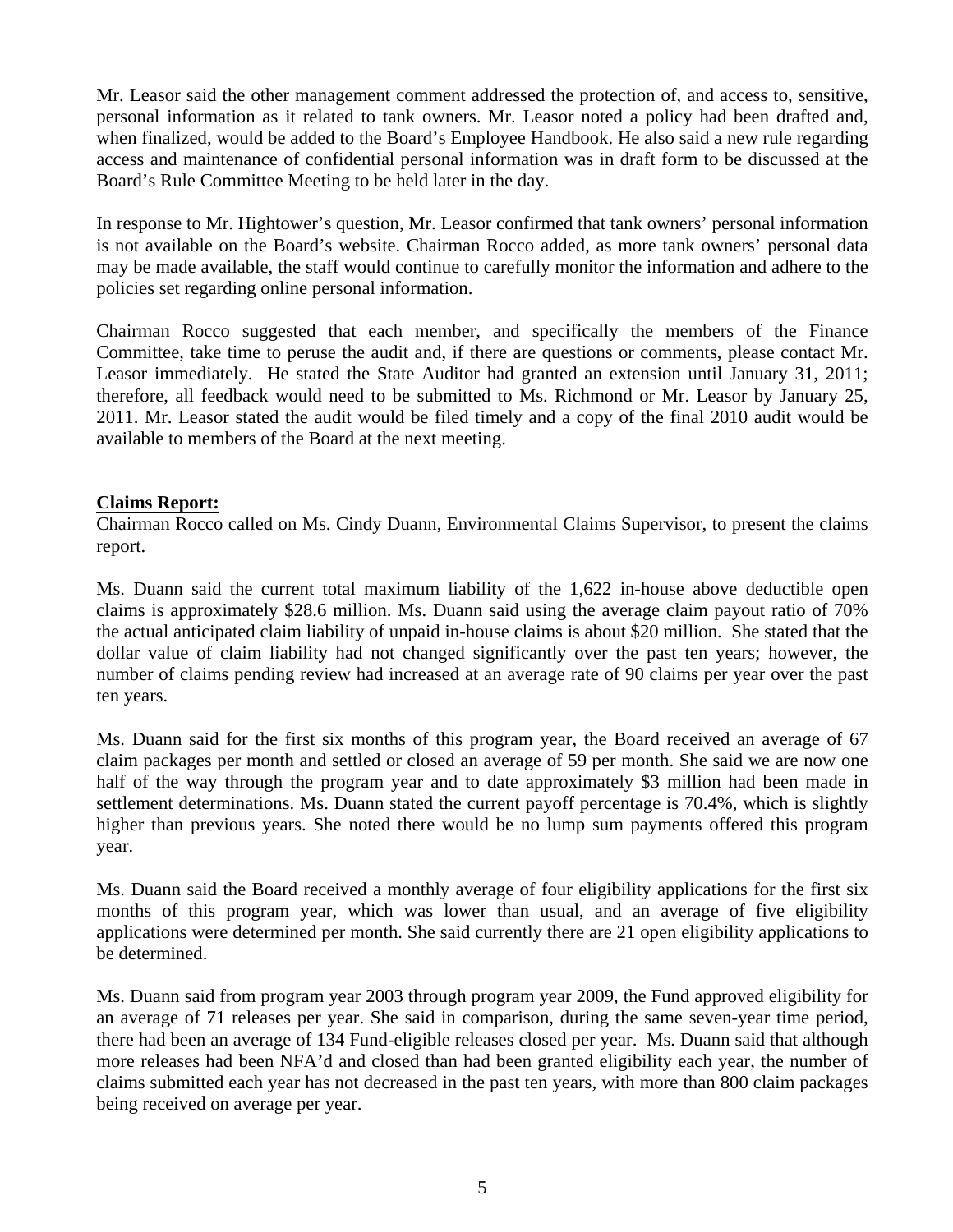Ms. Duann said during the past six months the Board received 83 requests for cost pre-approval and issued 115 pre-approval notifications. Ms. Duann said there are currently 75 cost pre-approval applications in-house to be reviewed.

# **New Business**

# **Office Lease – LeVeque Tower**

Chairman Rocco called on Ms. Starr Richmond to discuss the lease regarding the office space rented from the owners of the LeVeque Tower. Ms. Richmond stated the original lease covered the time period of July 1, 2005 through June 30, 2007, and included two two-year renewal options. She said the first renewal option was in June 2007 and the last renewal option was in June 2009. Ms. Richmond said the lease would expire on June 30, 2011.

Following a brief discussion, Mayor Kuchta moved to authorize Chairman Rocco, Executive Director Richmond, and the Assistant Attorney General, Ms. Hawkinson, to research relocation options and to begin negotiation with the current landlord for a new lease. Mr. Kmiec seconded. A vote was taken and all the members were in favor.

# *Certificates of Coverage Ratification*

Chairman Rocco called upon Ms. Richmond to present for ratification by the Board the lists of owners who, since the last Board meeting, had either been issued or denied a Certificate of Coverage.

Ms. Richmond said behind Tab 5 there is a listing of owners who had been issued a program year 2009 Certificate of Coverage, and behind the blue divider page, a listing of owners who had been denied a program year 2009 Certificate of Coverage since the November Board meeting.

Ms. Richmond said the process used to review the fee applications and issue or deny a Certificate of Coverage included a review for completeness to determine that full payment had been made, financial responsibility was demonstrated, and BUSTR registration was complete. In a second level of review, BUSTR registration data was considered to determine whether tanks for which coverage is sought are in compliance with BUSTR's rules. Ms. Richmond said if there are no issues, the facility receives a Certificate of Coverage.

Ms. Richmond explained if compliance issues are discovered, notice is provided to owners in accordance with the Board's rules and the Revised Code. Throughout this process the Board's staff works with the owners to correct the fee statement record and/or refers the owners to BUSTR to correct the registration record. She stated the staff often continues to work with owners even after a determination to deny a Certificate of Coverage had been issued. The Board's rules and the Revised Code make provisions for an appeal of the determinations issued within this process.

Ms. Richmond asked the Board to ratify her actions with respect to the 10 owners of 15 facilities receiving 2009 Certificates of Coverage.

Mr. Hull moved to ratify the list of 2009 Certificates of Coverage that were granted. Mr. Geyer seconded. A vote was taken and all of the members were in favor. The motion passed.

Ms. Richmond asked the Board to ratify her actions with respect to the 48 facilities that were denied a Certificate of Coverage for program year 2009.